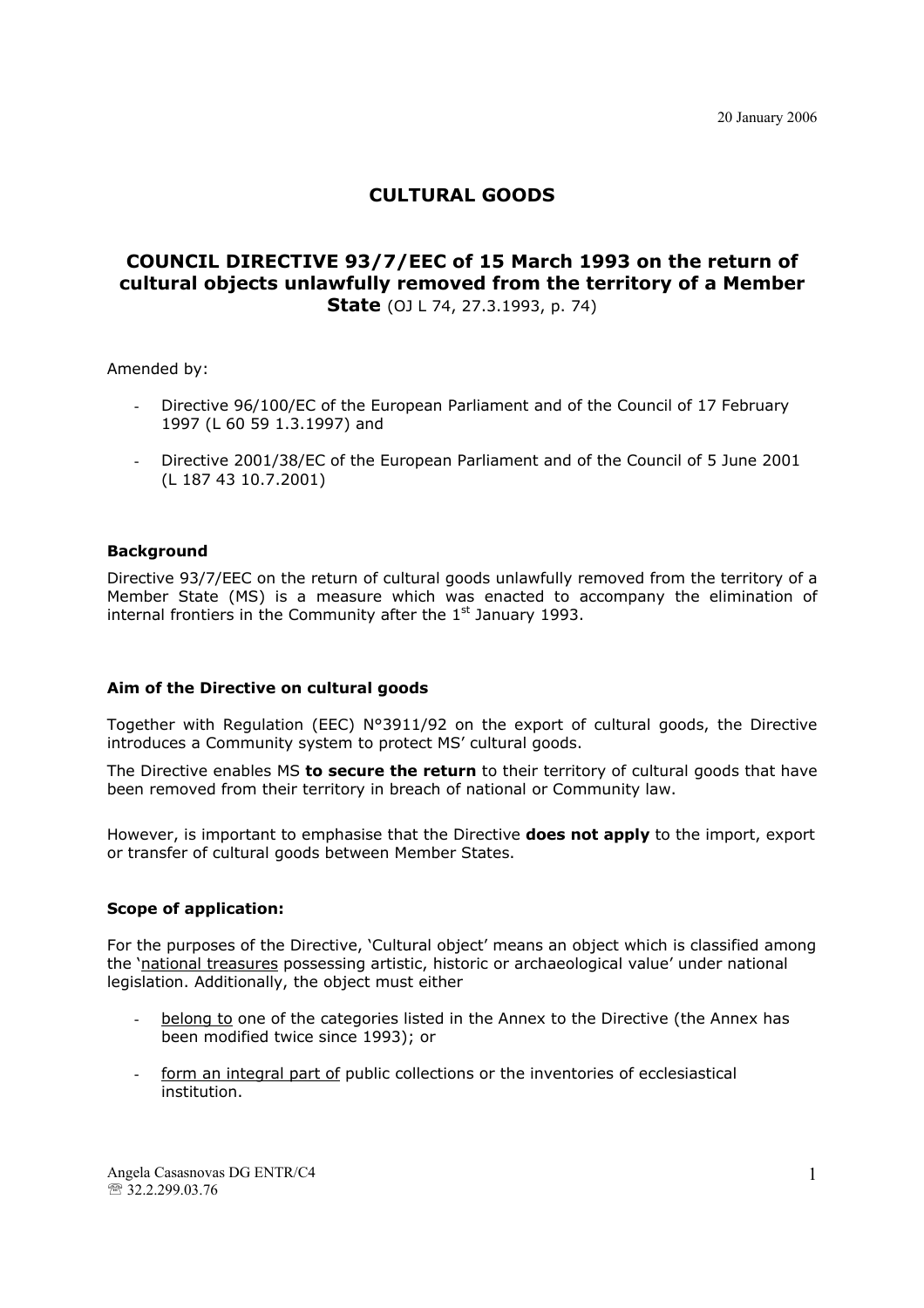The Directive applies only to cultural objects unlawfully removed from the territory of a Member state on or after 1 January 1993.

However, Member States may apply the Directive to requests for the return of cultural objects unlawfully removed from the territory of other Member States prior to 1 January 1993.

#### **Administration tasks**

Each Member State shall, in the national legislation implementing the Directive, appoint one or more central authorities to carry out the tasks provided for in the Directive. In general, this authority is the Ministry of Culture.

In order to facilitate cooperation between the Member states, the Commission publishes periodically a list of these central authorities.

#### **Mechanisms provided for by the Directive**

The Directive obliges MS to establish, in their implementing legislation, a system of administrative cooperation between the MS as regards national treasures which have been unlawfully removed and the basis for judicial proceedings before the Court in the MS in whose territory the unlawfully removed cultural object is located.

#### *1 Administrative Cooperation*

The implementing legislation must also require the national competent authorities of the MS, in particular, to:

- seek, upon application by the "requesting Member State", a specified cultural object which has been unlawfully removed from its territory, identifying the possessor and/or holder. The application must include all information needed to facilitate this search, with particular reference to the actual or presumed location of the object;
- notify the Member States concerned, where a cultural object is found in their own territory and there are reasonable grounds for believing that it has been unlawfully removed from the territory of another Member State;
- enable the competent authorities of the requesting Member State to check that the object in question is a cultural object, provided that the check is made within 2 months of the notification referred to above;
- take any necessary measures, in cooperation with the Member State concerned, for the physical preservation of the cultural object;
- prevent, by the necessary interim measures, any action to evade the return procedure;
- act as intermediary between the possessor and the requesting Member State with regard to return.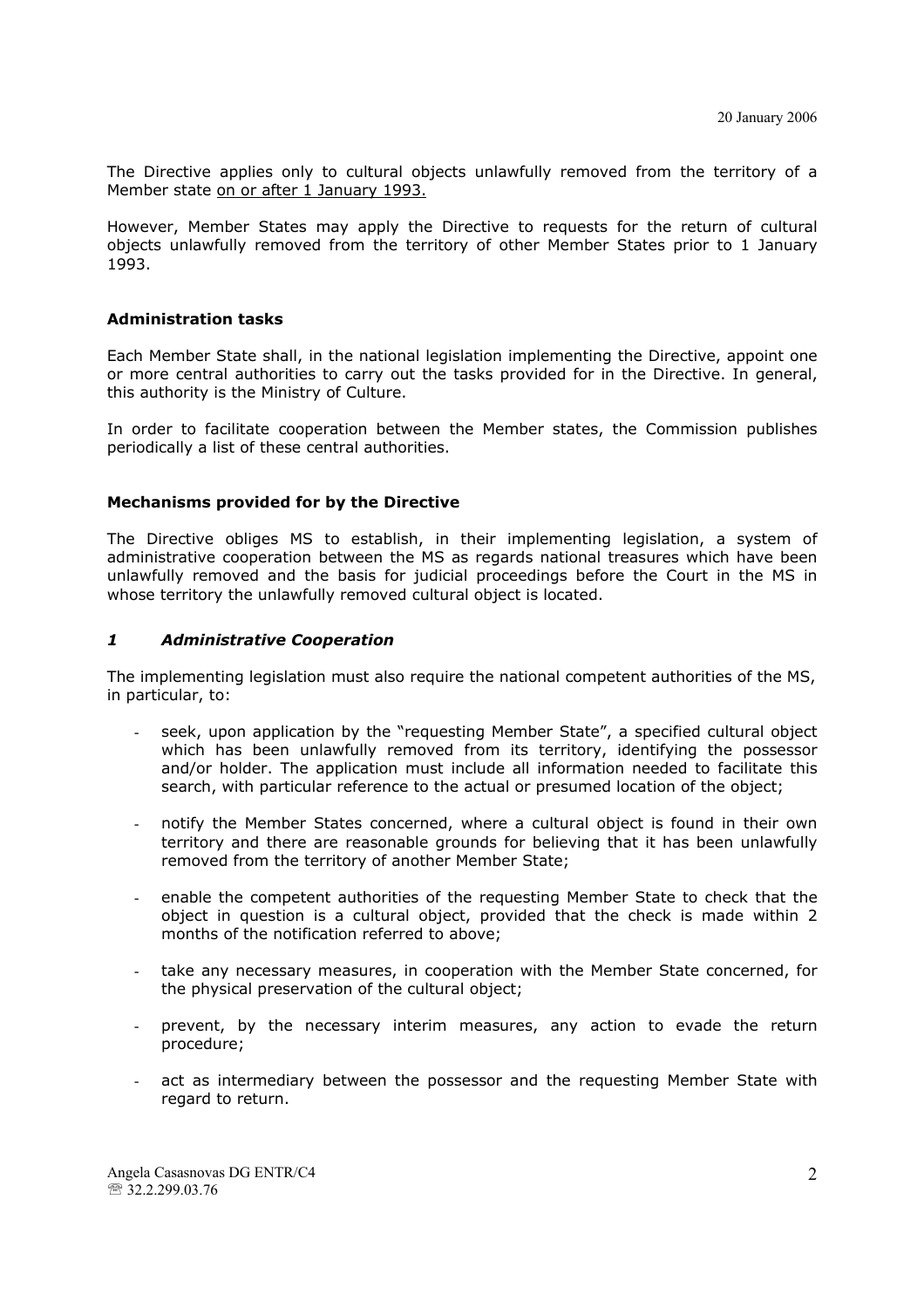### *2 Judicial Proceedings*

The implementing legislation must provide that the requesting Member State may initiate, before the competent court in the Member State in which a cultural object unlawfully removed from the requesting MS is located, proceedings against the possessor with the aim of securing the return of the object.

However, these proceedings may be brought only where the document initiating them is accompanied by:

- a document describing the object covered by the request and stating that it is a cultural object,
- a declaration by the competent authorities of the requesting Member State that the cultural object has been unlawfully removed from its territory.

The national legislation must lay down that the return proceedings provided for in the Directive may not be brought more than one year after the requesting Member State became aware of the location of the cultural object and of the identity of its possessor.

However, such proceedings may, at all events, not be brought more than 30 years after the object was unlawfully removed from the territory of the requesting Member State, except in case of objects forming part of public collections and ecclesiastical goods which are subject to special protection arrangements under national law.

#### **Categories of cultural goods listed in the Annex**

This list was modified in 1996 and 2001 to add new categories or objects and to alter the financial value. This list has to be implemented in the national legislation. Member States may extend the obligation to return cultural objects to cover categories of objects other than those listed in the Annex.

| <b>Objects</b>                                                                                                                                  | <b>Financial value</b> |
|-------------------------------------------------------------------------------------------------------------------------------------------------|------------------------|
| 1. Archaeological objects more than 100 years old which<br>are the products of:                                                                 | Whatever the value is  |
| - land or underwater excavations and finds,                                                                                                     |                        |
| $-$ archaeological sites,                                                                                                                       |                        |
| $-$ archaeological collections.                                                                                                                 |                        |
| 2. Elements forming an integral part of artistic, historical<br>or religious monuments which have been dismembered,<br>more than 100 years old. | Whatever the value is  |
| 3. Pictures and paintings, other than those included in<br>Category 3A or 4, executed entirely by hand on any<br>material and in any medium     | 150.000 €              |

Angela Casasnovas DG ENTR/C4 ℡ 32.2.299.03.76